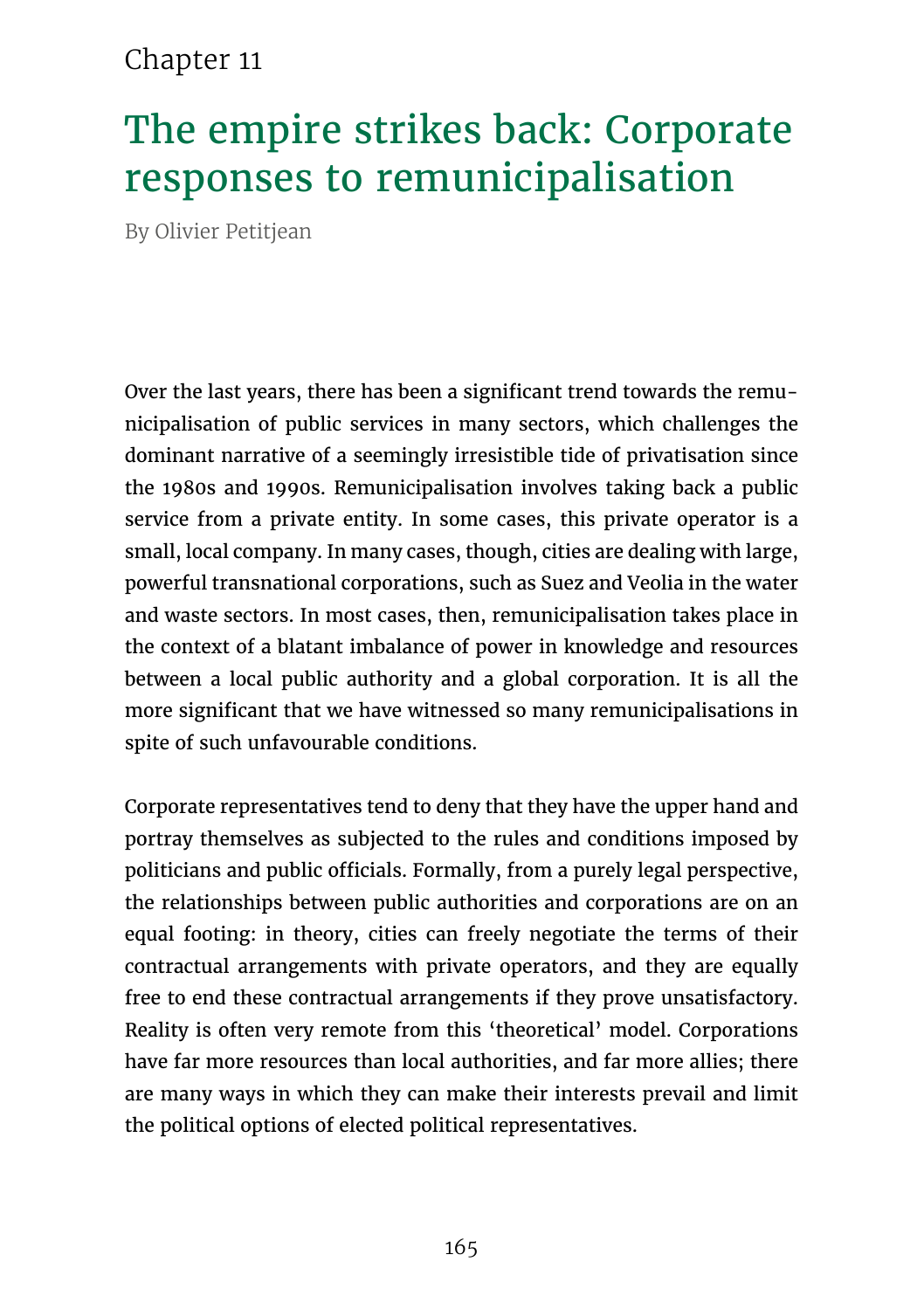

This article is an overview of some ways in which corporations respond to remunicipalisation, before and after it takes place. Its aim is to illustrate the different levers of power and influence that corporations are able to use to prevent or hinder remunicipalisation. Also, it aims to provide some strategic learnings for city officials and civil society groups confronted with the uphill battle for remunicipalisation. It relies heavily on the experience of the French water sector, where there has been an intense (and partly successful) political battle to break the stranglehold imposed by private corporations over the last 20 years.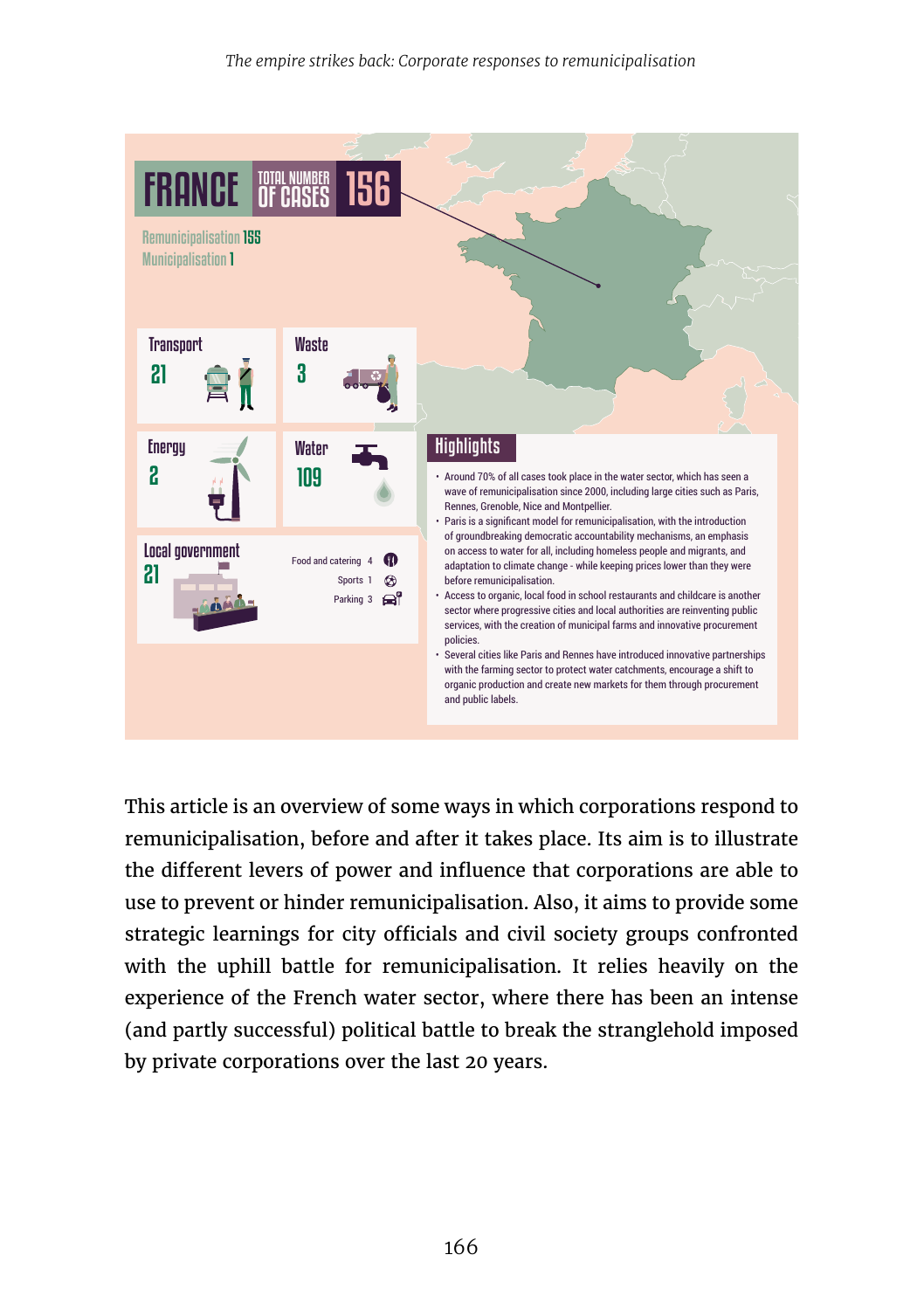# 'First, they ignore you...'

A few years ago, an international publication by the private water sector referred indirectly to remunicipalisation as 'the R word'.<sup>1</sup> It was probably a sign that the first, standard response of corporations to the threat of remunicipalisation – trying to pretend it does not exist – was starting to unravel. They were not ready to acknowledge that the return of water to public management was a viable, potentially attractive alternative to the domination of corporate giants, yet they could not ignore it anymore either.

At first in France, corporations tried to act as if water remunicipalisation was not happening. Then, they tried to depict the early examples of remunicipalisation as marginal initiatives, motivated by purely ideological reasons. Both arguments, of course, have been disproved. First off, remunicipalisation is real: we have counted at least 110 cases in the water and sanitation sector in France since 2000. What is more, it has been demonstrated that such a change also made sense from a technical and economic point of view.<sup>2</sup> Even conservative mayors, who can hardly be accused of ideological bias, have done it.<sup>3</sup> Still today, the default response of private sector representatives to remunicipalisation will be to dismiss it.

What is true, however, is that remunicipalisation is unlikely to ever make headlines in the national media. First, it is essentially a local development and often the very politicians who push remunicipalisation in their city do not wish to make it a politicised or public issue. What is more, these developments contradict some commonly held beliefs about the public sector and the unavoidability of corporate dominance that are deeply ingrained in mainstream media. This is why the work of publicising remunicipalisation is so important.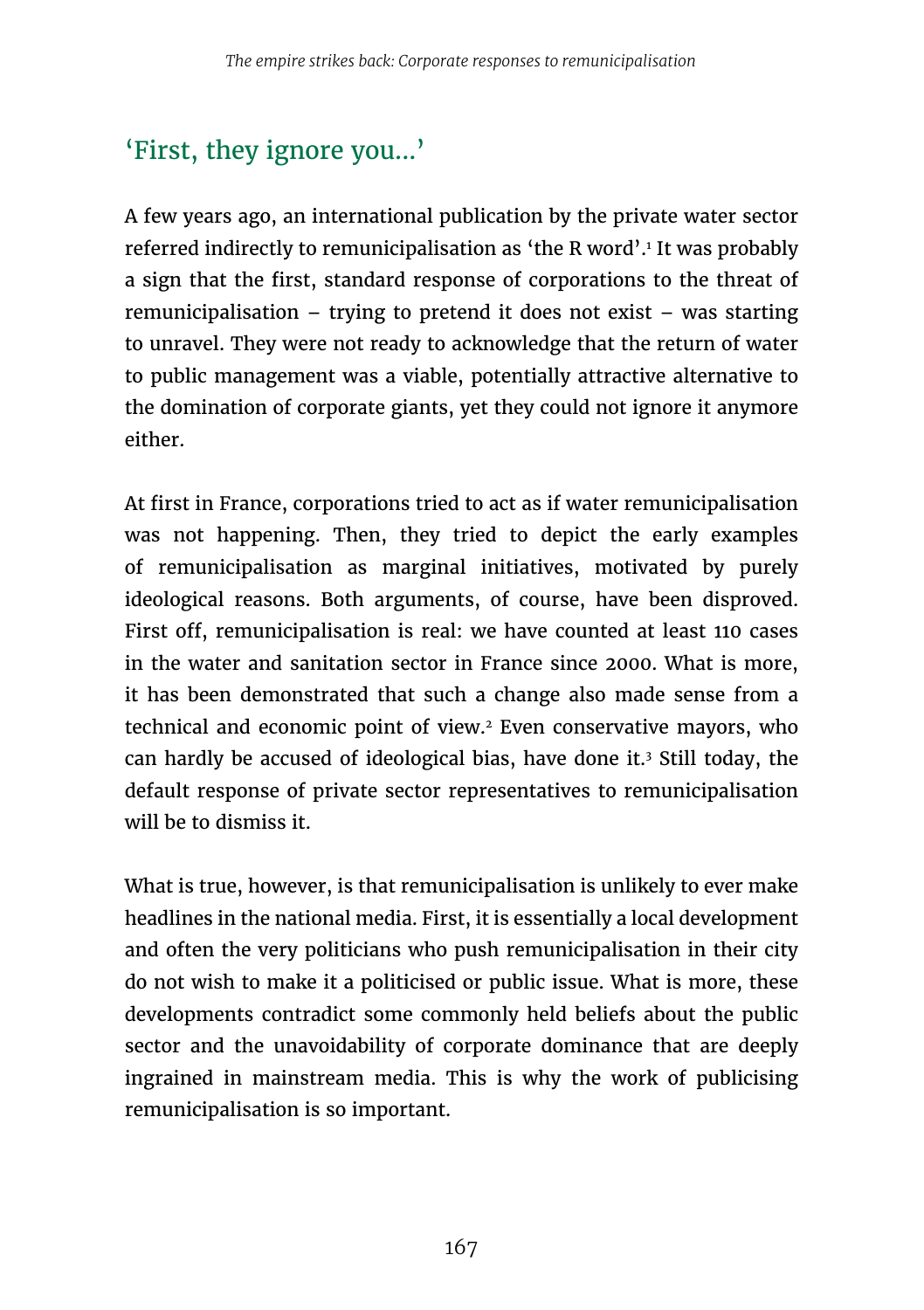# Hostile environment

Corporations have more financial and technical resources, they have more experience in a variety of contexts, and they are used to dealing with many local authorities. In contrast, when a public service has been privatised for a very long time (or has always been private: think of water services in Nice or Barcelona), municipal expertise in the water sector needs to be rebuilt from scratch. In the case of the Paris water remunicipalisation, the city decided to take the time necessary, years before the end of the private contract, to regain this expertise.

Given the profound imbalance of power between local authorities (often small and scattered) and corporations, the former obviously need assistance. National public administrations, sectoral bodies, academics and consultancy firms should all be there to help local authorities deal with corporate providers and make the best decision possible according to their policy objectives, by providing adequate advice and expertise. In reality, the opposite often happens.

In France, Veolia, Suez and the private industry have managed to influence or exert control on the whole water sector, including nationallevel officials, so that the 'advice' received by local authorities is skewed in their favour. This is true of both the technical advice specific to the water sector, and of the legal advice about what local authorities can or cannot do in terms of EU law, for instance. Many of the specialised consultancy firms hired by local authorities to advise them on their options for water services are biased, often because they have a historical connection with private corporations or have an indirect economic interest in the matter (and sometimes, to be fair, they are reluctant to support remunicipalisation because of their experience with poorly run public services). Sectoral bodies and trade associations are funded by private companies and staffed by seconded personnel from Suez and Veolia. Public administrations often take a narrow view of the issues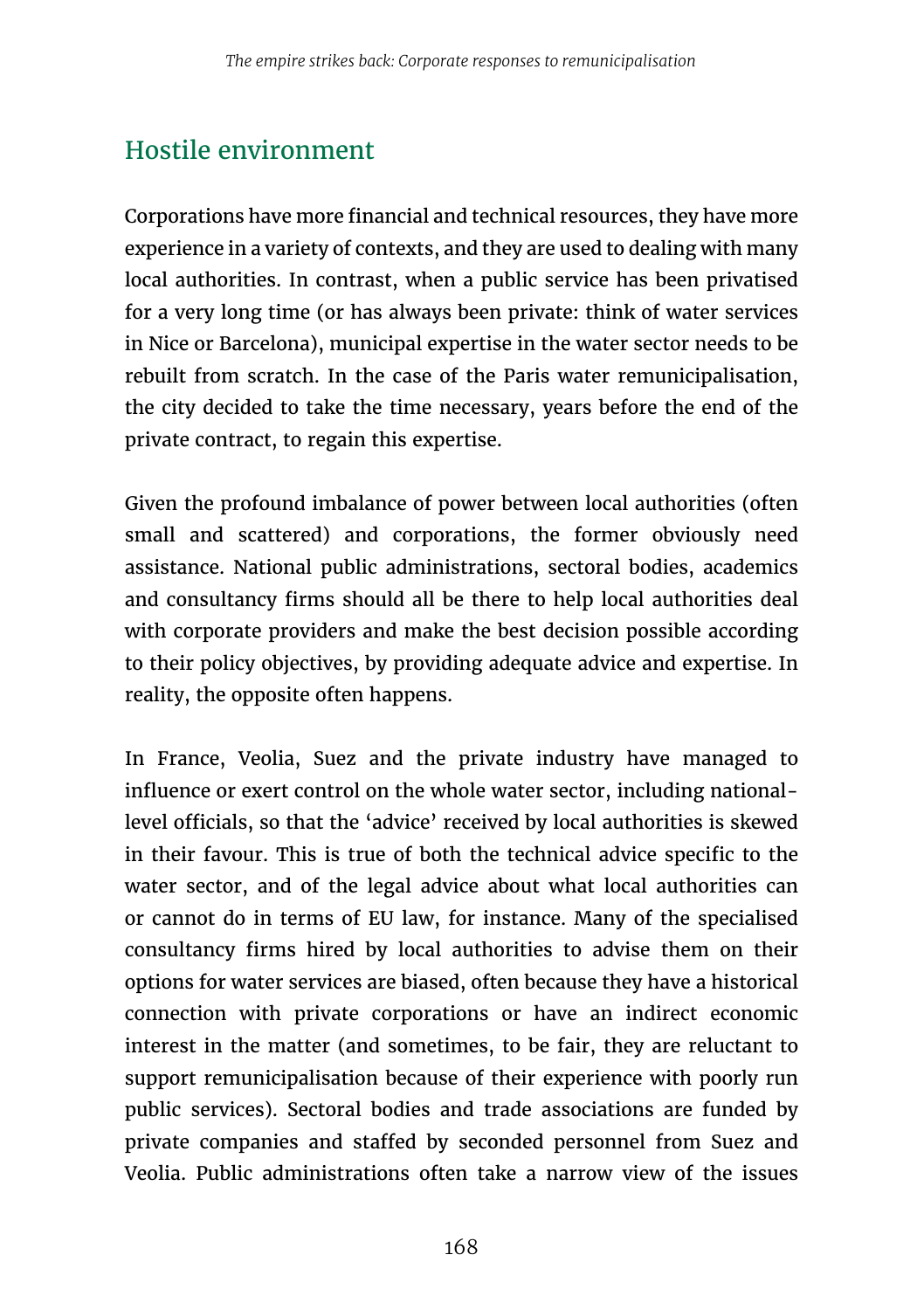at hand and favour the private sector for two reasons: fiscal austerity (private management makes it look as if government is spending less) and supporting national 'champions' such as Suez and Veolia to continue to be global leaders in the water market.

The only force that could counter-balance an environment so hostile to remunicipalisation is collaboration among public services. This can be done through public-public partnerships<sup>4</sup> or through the creation of networks such as France Eau Publique or Aqua Publica Europea at the European level, which allow for mutual support and operational synergies (at the national level) such as joint procurement, sharing of technical developments, and so on.

#### Privateers buying hearts and minds

In the battle for remunicipalisation, winning the 'hearts and minds' of the different stakeholders and of the general public is crucial. This means elected politicians, public administration staff, water sector workers, civic organisations, consultants, and of course citizens: there are many players who can push for or against remunicipalisation. Private companies have long understood how important it is to cultivate good relationships with decision-makers and all of those who could influence their business. And they have the financial capacity to dedicate significant resources to this. In France, Veolia organises every year a lavish dinner for French mayors during their official annual conference. But this is only the tip of the iceberg in terms of the lobbying targeted at local officials. For years, both Veolia and Suez were involved in the financing of French political parties, through commissions on water contracts.<sup>5</sup> This kind of blatant abuse has become very rare, but as an illustration, until recently Veolia was still a sponsor of the annual festival of the Communist newspaper L'Humanité, and bought expensive ads on its pages. The reason is simple: Communist mayors from the suburbs of Paris had (and still have) deciding votes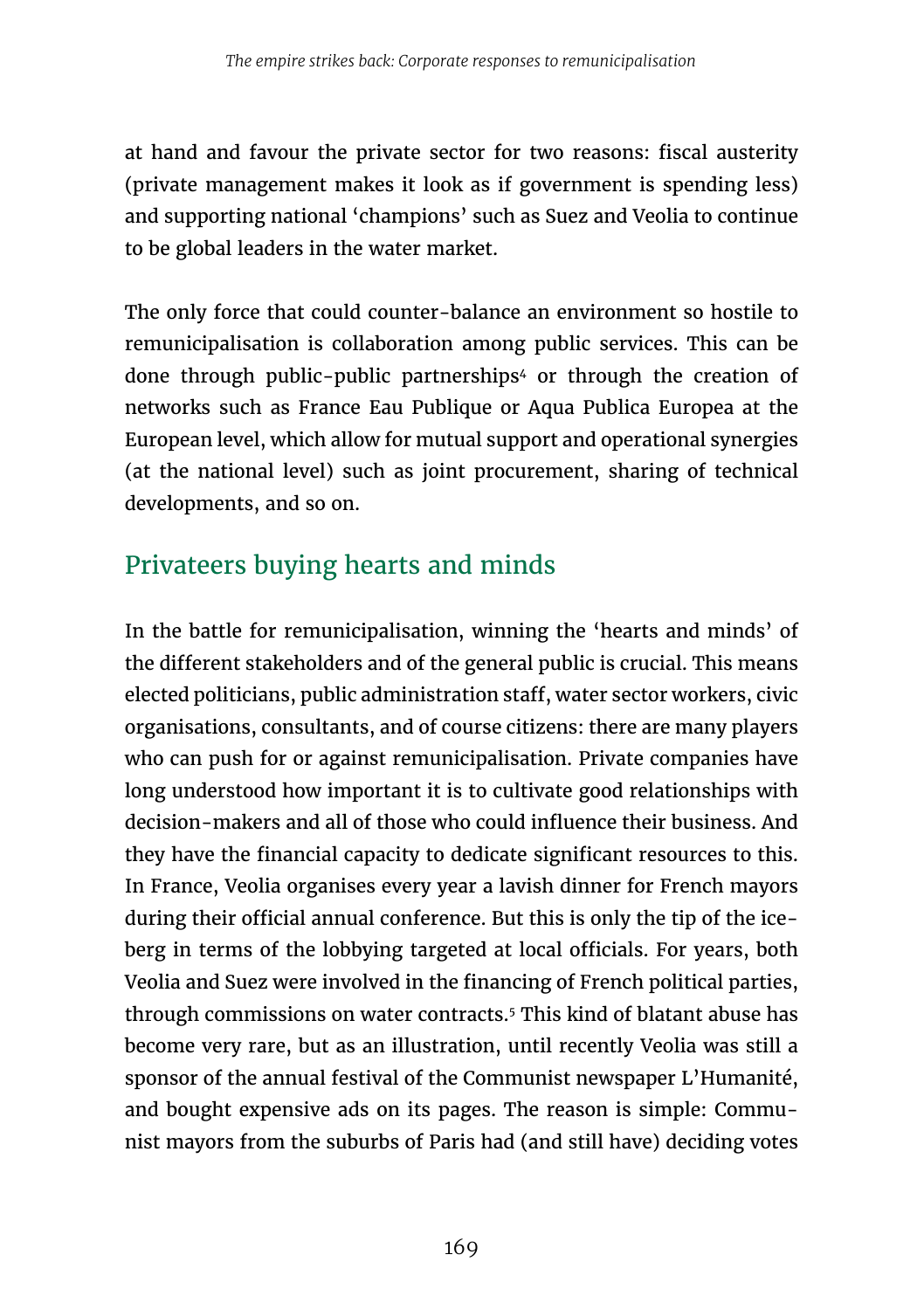when it came to awarding the contracts to water service provider SEDIF and SIAAP in the sanitation sector, both strategic for Veolia.

Even when political leaders opt for remunicipalisation, private companies can turn to other stakeholders to mount opposition. It can be the opposition groups in the city council; or sometimes private companies turn to national governments that actively seek to thwart remunicipalisation efforts by local authorities, as seen in Spain when the national government joined a lawsuit initiated by the private sector against the city of Valladolid. Or sometimes they have allied with the workers from the private service providers and their unions, particularly in the water and energy sectors where wages and conditions were historically better in the private companies. This strategy was compounded by the fact that proponents of remunicipalisation were sometimes undiplomatic in their public discourse against private companies, omitting to differentiate between workers who were just doing their job and company executives and shareholders who focused on profit-making. In France, initially, some union leaders actively campaigned against water remunicipalisation. This is no longer the case as workers and unions have come to see that their fears about remunicipalisation were not justified all the while conditions within the private water companies were worsening.

In Barcelona, where the city council is seeking to take back its water service from the hands of the private sector and is trying to organise a citizen referendum to this effect, the water company Agbar (now a subsidiary of Suez) has pushed this strategy very far. It has improved the conditions for its workers to turn them against remunicipalisation, it has lavished civil society organisations in Barcelona with generous subsidies and sponsorships, and it has launched large-scale advertisement campaigns in the media... all on top of its traditional funding of local political parties.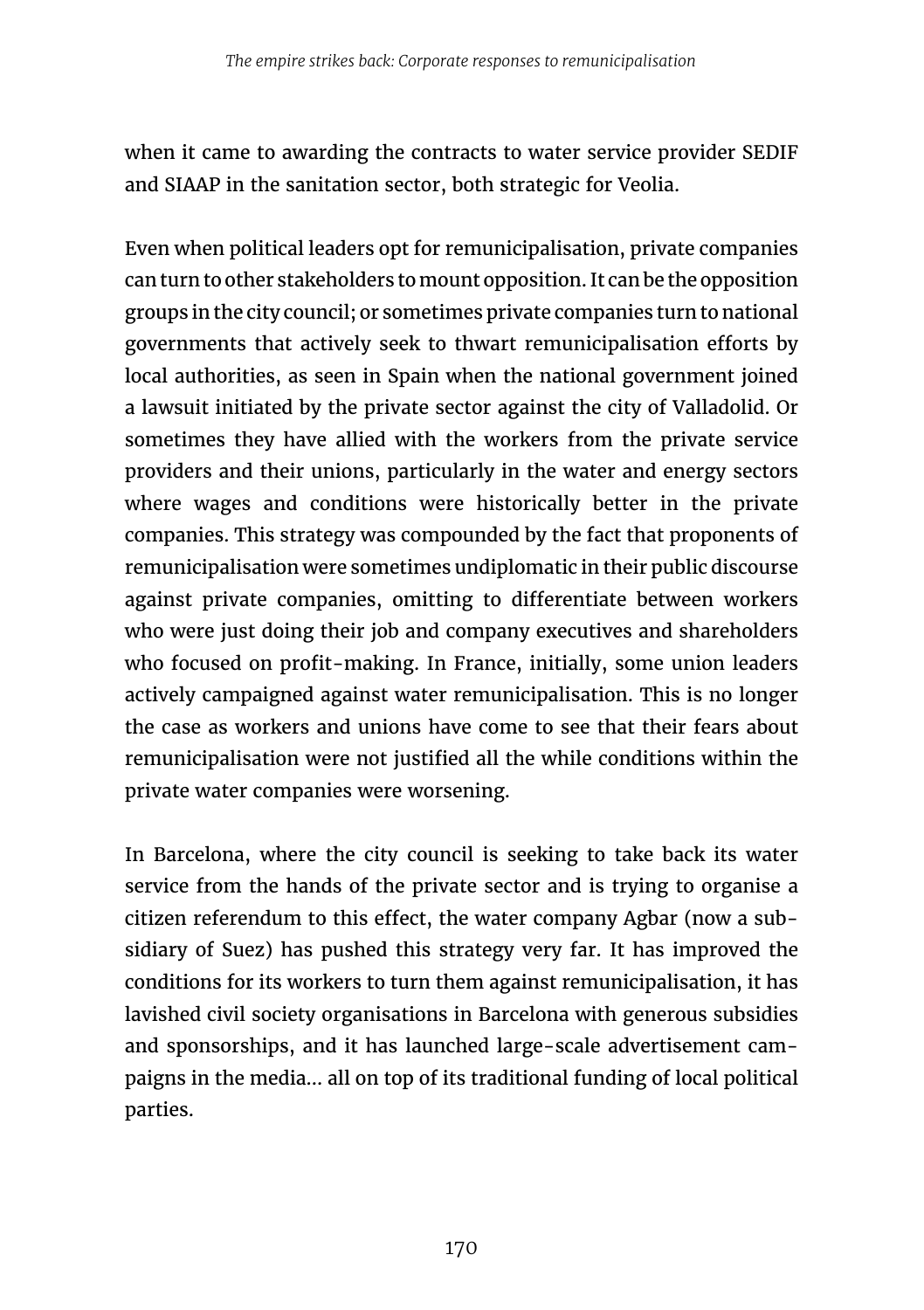# Legal straitjackets

Clearly, corporations have more resources and deeper pockets than local authorities, but the average reader would logically think that at least 'there is the law', and the law is the law. The relations between public authorities and private operators are governed by legal and contractual rules that should correct this profound imbalance of power. In theory, cities have the right to defend their interests and end their contractual relations with private companies if they have good reasons to do so. In practice, however, things are not so simple. There are many layers of legislation, national and international, and, unfortunately, some legal provisions and mechanisms serve the interests of corporations. Even when a contract expires and a local authority exerts its seemingly very normal right not to renew it and take the service back to public management, there are still legal avenues for corporations to challenge the decision or, at least, claim large sums of money in compensation.

The most famous – or rather infamous – of these legal mechanisms are investor-state dispute settlements (ISDS). In a nutshell, these take place in private, opaque commercial tribunals which companies can resort to when they consider that their investments and their profits have been unfairly diminished by governments, and through which they can ask for a hefty compensation. The key problem with this system is that the definition of 'unfair' is decided by a panel of private arbitrators, on the basis of vague commercial law principles rather than on the substance of the cases. As a result, most ISDS cases are resolved in favour of corporations, which is why it caused such a public outcry when it was proposed that they be included in the Transatlantic Trade and Investment Partnership. Some ISDS cases have been initiated against laws passed to protect water sources from fracking or mining, against new taxes or against raising the minimum wage. There have been several high-profile cases targeting remunicipalisation or renationalisation of public services, particularly in Argentina.<sup>6</sup> Every time a large-scale remunicipalisation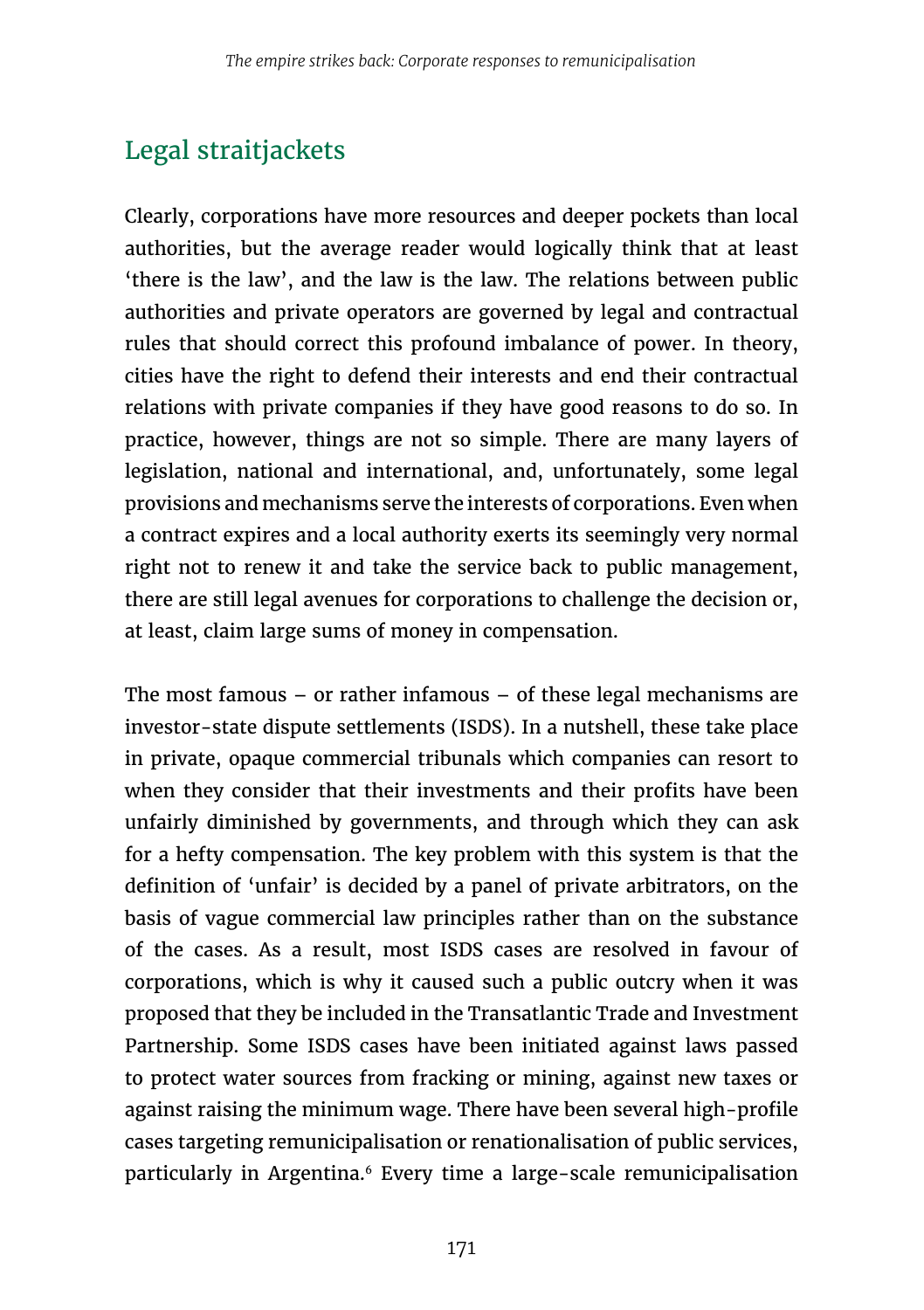is being considered by a local authority, you can be sure the threat of an ISDS complaint is aired, explicitly or implicitly.

In a sense, however, ISDS is just the tip of the iceberg. Many national or EU laws can also be used against remunicipalisation. Some countries such as Spain have even passed laws that actually ban local authorities from creating new local public companies. In the end, a simple fact remains: cities can decide to privatise their water service at any time, but once they have signed a contract with a private company they cannot easily get out of it, and they remain bound by its terms. In addition, any dispute on the implementation of the contract will be judged by a commercial court, under commercial law, in which corporate lawyers are obviously very versed – local officials much less so. And any mistake in the remunicipalisation process or in the terms of the contract can be paid very dearly, in the form of financial compensation.

This legal straitjacket on remunicipalisation is not so much about the actual trials and court cases – which remain very few – as it is about the constant threat of legal action. This is something that local politicians usually want to avoid at all costs, and it is often sufficient to hinder remunicipalisation or convince them to pay significant compensation to private providers. Experience shows, however, that when city councils choose to go to court and challenge the compensation claimed by corporations, they often succeed in getting these compensation costs cancelled or at least reduced. This is why, in the fight for remunicipalisation, legal expertise is perhaps just as important as technical expertise.

# Political control versus technical control

Another key learning from French experiences with water remunicipalisation is that taking back control of the services involves much more than just deciding not to renew a contract. You might be in charge in principle, but many key aspects of the service were put in place by private opera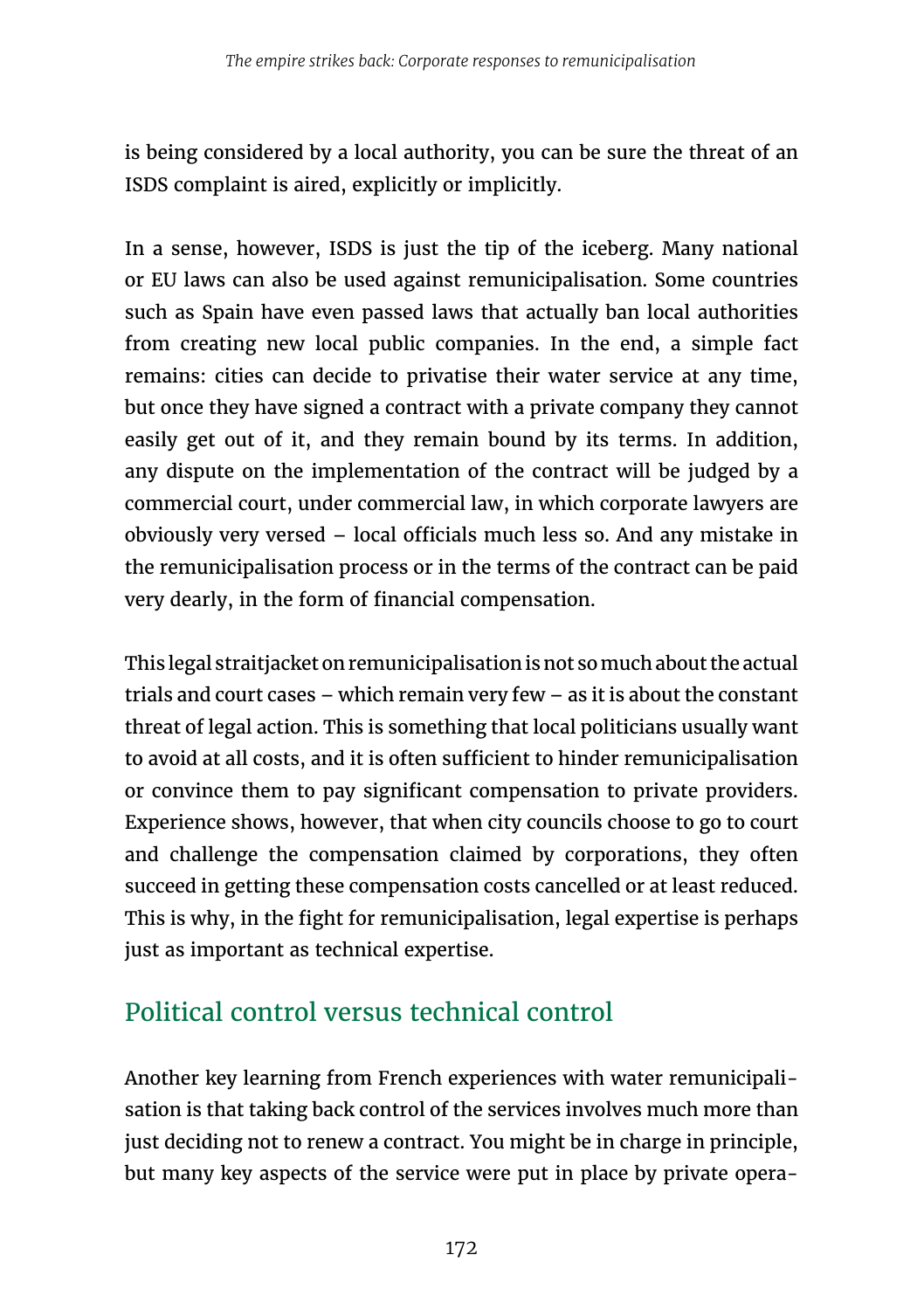tors. And many times, even when all the material pipes and the plants have been returned to public management, the private companies still own (or claim to own) all the immaterial aspects of the service, such as data on equipment and customers, information systems, patented technologies used in water plants, possibly water meters, and the like. They can decide either to make remunicipalisation more difficult by retaining some of these assets, or by charging local authorities for their continued use by the remunicipalised operator. This obviously leaves remunicipalised operators in a position of fragility, at least until they can build their own tools and take back control of the immaterial aspects of the service as well.

#### Price wars

Price is often a key reason for politicians and citizens to want to do away with private management of public services. Behind many stories of remunicipalisation, there is a background of unjustified price hikes and the siphoning of cash from the public service for private benefits. Take away the unnecessary financial transfers to a parent company and its shareholders, and you can lower the price almost instantly. This is just what the city of Paris did when it remunicipalised its water service: the price of water was cut by 8 per cent on account of the many million euros that were being 'saved' because there was no private shareholder involved any more. More recently, in Montpellier, the price of water dropped by 10 per cent upon its return to public management, while maintaining the same level of investments. This book includes many other examples where a return to public management has resulted in significant savings while maintaining or improving the quality of the service and the conditions for workers.

At the same time, price can also be a factor that corporations can use as leverage in their fight against remunicipalisation. In France, Veolia and Suez have responded to the threat of water remunicipalisation by offering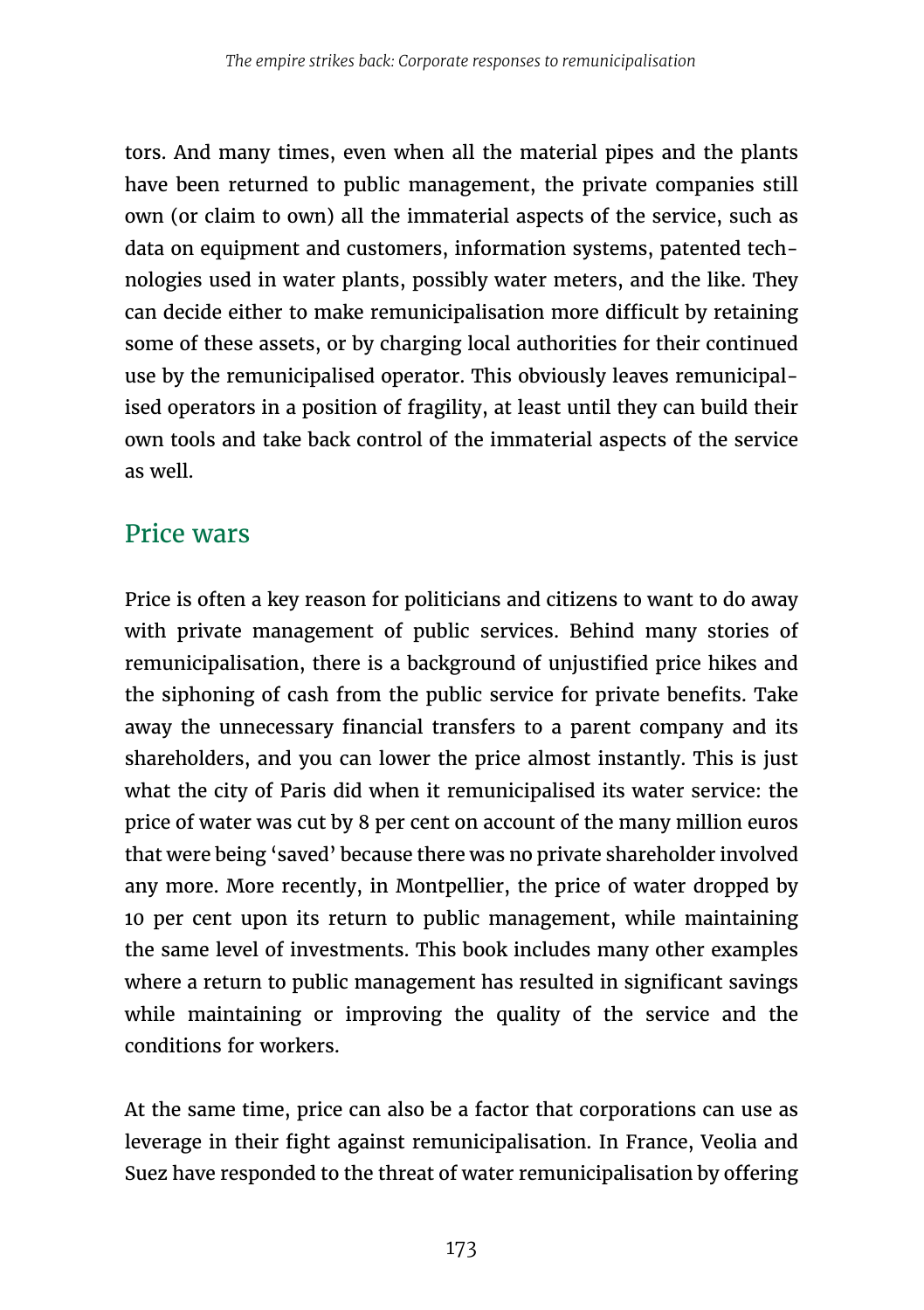dramatic cuts in the price of water when negotiating new contracts with local authorities. Since 2000, many large French cities (Paris, Grenoble, Nice, Montpellier, Rennes) have opted to remunicipalise water. Other large cities (Lyon, Marseille, Bordeaux, Toulouse) that have decided to renew their contracts with Suez or Veolia justify their decision by these substantial price cuts. Local authorities and private companies have reported an estimated 25 per cent price cut in Toulouse or Lyon, and a 20 per cent reduction in Marseille, although consumer organisations have disputed the figures. On the one hand, this can be seen as a positive development, as it is a corrective to some of the most blatant abuses of the past. On the other hand, lowering the price of water in such proportions while still trying to make a profit obliges private companies to cut on maintenance, investments and workers' conditions. It results in a 'low-cost' public service, which will prove unsustainable in the long term for local authorities, and very probably for the corporations themselves. Responsible public operators cannot and should not engage in a 'dumping' strategy to keep prices low at all cost. This is a reminder that although price is important and often decisive, it is not the only criterion. Democratic control and the long-term sustainability of the service are equally important.

# Co-opting remunicipalisation

First, they ignore you, then they laugh at you, then they fight you... and then they pretend you are on the same side. A sign of the success of remunicipalisation is seeing private companies using the same language as their opponents. Some private providers, such as Veolia for the hotly contested SEDIF contract (Paris suburbs), have revamped their entire communications strategy and now advertise themselves as a 'public service' just like their public rival Eau de Paris (city of Paris). Other private operators now seek to imitate the governance innovations of remunicipalised operators, such as creating seats for civil society or citizen representatives on the board of directors. Needless to say,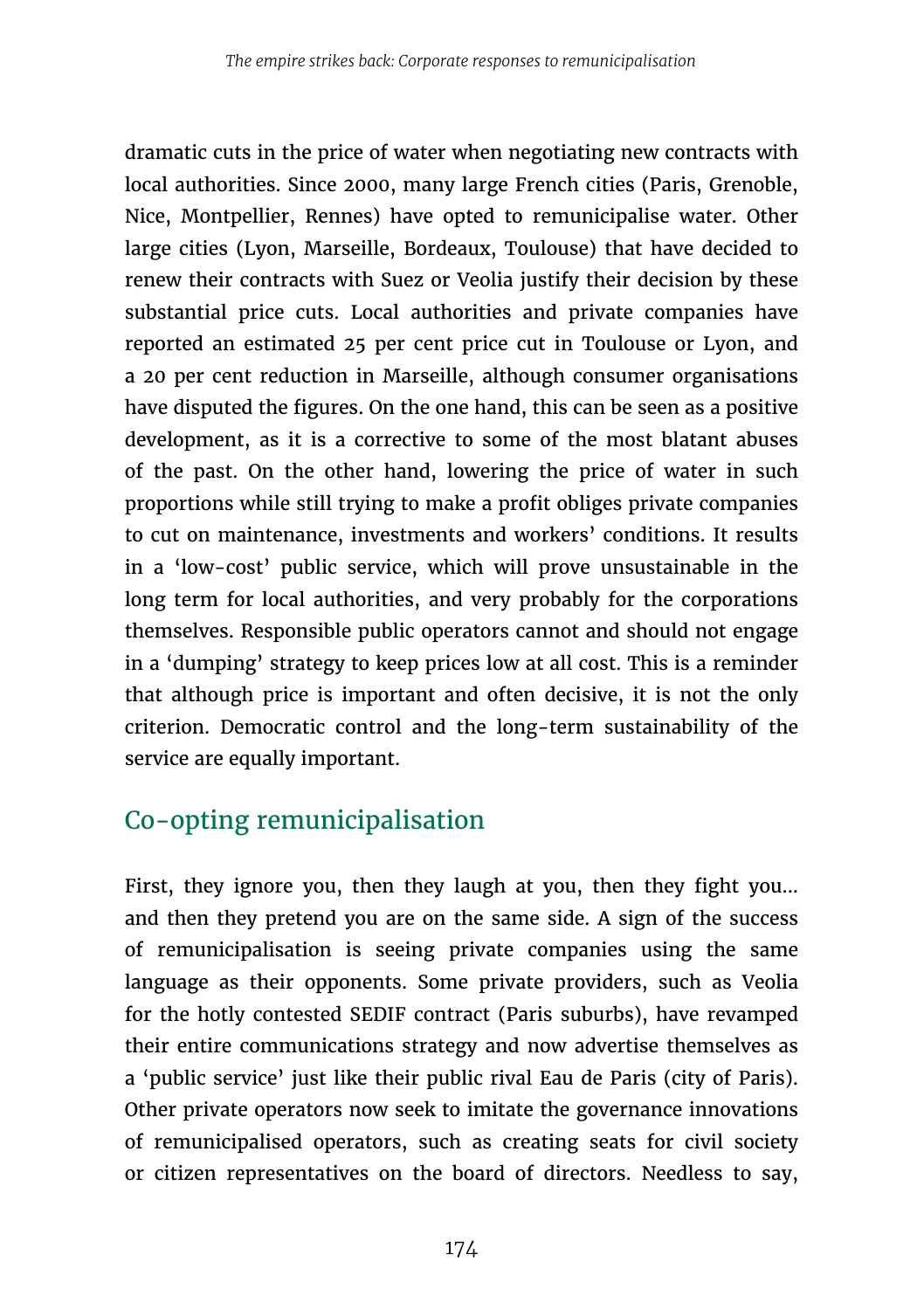these initiatives are usually much more superficial, and never reach the degree of accountability that has been introduced in Paris with the Water Observatory for instance.<sup>7</sup> Their aim is to suggest that the political debates of the past and the opposition between public and private management are no longer relevant. It might be perceived as a sign that remunicipalisation has won the 'battle of ideas'. While this might be true on a very general level, in practice there are still many highly problematic contracts in place, and the water sector in France remains under the domination of large corporations. More than ever, these corporations are seeking new, indirect forms of privatisation (such as the building and running of water plants) that keep them more sheltered from the public gaze, or new contractual formulas that have the appearance of public management while keeping the private company in the driving seat.<sup>8</sup>

#### **Conclusion**

When all is said and done, local politicians and citizen groups pushing for remunicipalisation and undertaking to rebuild a public water service still face an uphill battle in France. The achievements of the last 20 years are all the more remarkable. In spite of the creation of networks such as France Eau Publique, the public service side remains scattered and focused on local issues in comparison to large companies such as Suez and Veolia. Many of the issues and problems that have triggered the recent wave of remunicipalisation are still present in cities such as Marseille or Lyon. The fight needs to continue in those places, as efforts are called for to reinvent democratic, sustainable and inclusive public services able to face issues such as pollution and the impacts of climate change. There is no possible equilibrium in a context where the legal and political framework is still veered towards the private sector and big companies such as Suez and Veolia are still seeking to extract unjustified profits from delivering public services. If the remunicipalisation movement in France does not continue to push ahead, it might soon start losing ground.